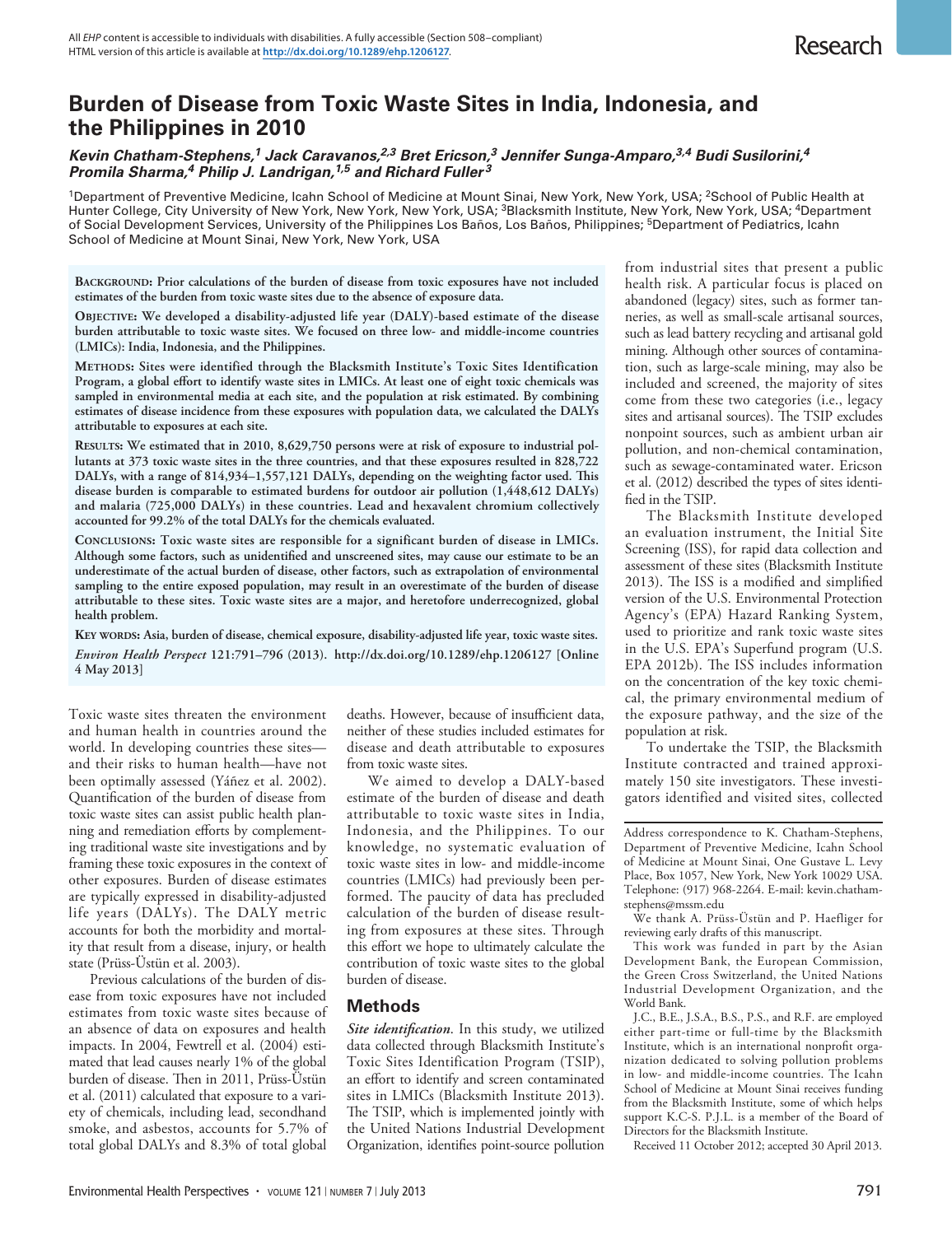environmental samples, took photographs and GPS coordinates, interviewed stakeholders, and categorized the potential contaminated environmental media. After being educated on the project and assured that participation in the interview process was voluntary, the stakeholders agreed to participate; written informed consent was not obtained. The investigators determined the dominant pollutant for each site based in part on prior testing or historical use of a site, then took samples to measure levels of the pollutant, typically in only one environmental medium. For sites where only total chromium was reported, the speciation coefficient of 0.6 was used to estimate hexavalent chromium (Avudainayagam et al. 2003; Kumar and Riyazuddin 2010). Between 2009 and 2012, investigators completed 1,510 such screenings in 49 countries. Since the majority of screenings occurred in 2010, we used 2010 as our baseline year for analysis. We have previously described the ISS protocol and TSIP in detail (Ericson et al. 2012).

*Population at risk of exposure*. As part of the ISS, investigators estimated the population at risk of exposure for each site, indicating the number of persons regularly coming into contact with the contaminant in the relevant environmental medium. For example, if water contamination is documented, then the population at risk includes those individuals who use the water daily for drinking, food preparation, and other domestic purposes. Investigators used a range of approaches to obtain this information, including visual methods, satellite photographs, community census data, government interviews, and personal knowledge. The age distribution at sites was not recorded as part of the ISS. Therefore, we applied age distribution estimates from the U.S. Census Bureau (2012) for each country to the population around each site within that country. We divided each site's estimated population into 17 age groups based on these distributions (e.g.,  $0-4$ ,  $5-9$ ,  $10-14$  years). The World Health Organization (WHO) DALY calculator for cardiovascular disease resulting from adult lead exposure uses 5 age groups (i.e., 15–29, 30–44, 45–59, 60–69, 70–79 years). In this study, we condensed the

17 age groups into the appropriate 5 groups to enable our calculations.

*Calculating risk per person*. We divided human health effects into cancer and noncancer effects. For carcinogens, we used the U.S. EPA's Regional Screening Level Calculator for Chemical Contaminants to calculate longterm cancer risk per unit toxicant (i.e., cancer probability per milligram per kilogram soil for agents found in soil or microgram per liter water for waterborne agents) (U.S. EPA 2012c). For noncancer health effects, reference doses (RfDs) and concentrations (RfCs) from the U.S. EPA's Integrated Risk Information System (IRIS) database were applied to the exposure pathways and contamination levels at each site (U.S. EPA 2012a). The modeling assumed a linear dose response and used the health outcome associated with the RfD or RfC (e.g., liver toxicity, renal toxicity). A listing of the cancer and noncancer risks per unit of contaminant, with the exception of lead, is presented in Table 1. Given the availability of lead-specific modeling tools and dose– response relationships, we calculated disease incidence and DALYs from lead separately.

*Calculating incidence of disease*. For each chemical, we considered up to three environmental media (soil, water, air) and corresponding routes of exposure (ingestion, dermal, and/or inhalation). To calculate disease incidence for all chemicals except lead, we multiplied the risk per person by the level of the contaminant in the relevant environmental medium. Because linear slope factors were utilized to calculate incidence, very high concentrations of contaminants resulted in correspondingly high estimates of disease incidence. To accommodate this limitation of the model, we arbitrarily capped incidence for all diseases at 5%.

For lead, we calculated the incidence of mild mental retardation and anemia in children and cardiovascular disease in adults resulting from lead-induced increases in blood pressure. We calculated the predicted mean blood lead levels (BLLs) that would result from lead exposures at each site by entering the soil and drinking-water lead levels measured at each site into the U.S. EPA's

**Table 1.** Per capita cancer and noncancer human health risks by chemical and media for chemicals other than lead.

|                            | Cancer risk                |                        |                       | Noncancer risk             |                       |                       |
|----------------------------|----------------------------|------------------------|-----------------------|----------------------------|-----------------------|-----------------------|
|                            | Per $\mu$ g/m <sup>3</sup> | Per mg/kg              | Per µg/L              | Per $\mu$ g/m <sup>3</sup> | Per mg/kg             | Per µg/L              |
| Chemical (media assessed)  | in air                     | in soil                | in water              | in air                     | in soil               | in water              |
| Aldrin (W)                 | ΝA                         | ΝA                     | $5.35 \times 10^{-4}$ | <b>NA</b>                  | <b>NA</b>             | $2.22 \times 10^{-6}$ |
| Asbestos (A)               | $2.30 \times 10^{-1}$ a    | <b>NA</b>              | NА                    | <b>NA</b>                  | <b>NA</b>             | NА                    |
| Cadmium (A,S,W)            | $1.80 \times 10^{-3}$      | <b>NA</b>              | <b>NA</b>             | $5.00 \times 10^{-5}$      | $2.67 \times 10^{-8}$ | $1.33 \times 10^{-7}$ |
| Chromium VI (A,S,W)        | $8.40 \times 10^{-2}$      | $9.71 \times 10^{-8b}$ | $2.09 \times 10^{-5}$ | <b>NA</b>                  | NА                    | NА                    |
| DDT (W)                    | NА                         | ΝA                     | $1.07 \times 10^{-5}$ | <b>NA</b>                  | <b>NA</b>             | $1.33 \times 10^{-7}$ |
| Lindane (S,W)              | <b>NA</b>                  | $5.08 \times 10^{-6}$  | $3.45 \times 10^{-5}$ | <b>NA</b>                  | $8.85 \times 10^{-8}$ | $2.22 \times 10^{-7}$ |
| Mercury, inorganic (A,S,W) | NА                         | NА                     | NА                    | $5.68 \times 10^{-8}$      | $8.85 \times 10^{-8}$ | $2.22 \times 10^{-7}$ |

Abbreviations: A, air; DDT, dichlorodiphenyltrichloroethane; NA, not assessed; S, soil; W, water. **<sup>a</sup>**Fibers/cubic centimeter. **b**Inhaled airborne dust.

Integrated Exposure, Uptake and Biokinetic (IEUBK) model for lead and Adult Lead Methodology (ALM) (Caravanos et al. 2012; U.S. EPA 1994; White et al. 1998). We calibrated default soil ingestion levels in the IEUBK model upward from 200 mg/day to 400 mg/day. This approach follows similar analyses done in Native American populations (400 mg/day), as well as in indigenous populations in Micronesia (500 mg/day), and is above the "upper bound" level (200 mg/day) used by the U.S. EPA (Harris and Harper 2004; Sun and Meinhold 1997; U.S. EPA 2011). Then we calculated the incidence of mild mental retardation and cardiovascular outcomes that would result from such BLLs, using spreadsheets developed by the WHO (2013). We also assumed that 20% of children with BLLs > 70 µg/dL develop anemia (Fewtrell et al. 2003).

*Calculating years lived with disability (YLDs) and years of life lost (YLLs)*. The DALY metric is the sum of two components: YLD, which represents disease-related morbidity, and YLL, which represents the premature mortality from the disease. We calculated YLD and YLL for exposure to each contaminant through each relevant environmental medium. YLD is the product of the estimated years lived with a given disability multiplied by its specific disability weight (DW). The DW is a value from zero to one, depending on the severity of each disease, with zero representing ideal health and one representing death. For example, periodontal disease has a DW of 0.001, whereas a first-time stroke has a DW of 0.920 (WHO 2008).

For each chemical, we assigned the relevant type of cancer, noncancer health effect, and corresponding DW (Table 2) (U.S. EPA 2012a; WHO 2008). If the chemical's health effect did not align with a disease in the WHO DW database, then we selected the most appropriate disease and DW on the basis of the target organ, duration of disease, and severity of disease. In the case of noncarcinogenic effects, the total number of years of life remaining at onset was multiplied by the appropriate DW to determine YLD (Prüss-Üstün et al. 2003). We chose to apply the exposure for the remainder of an individual's life expectancy given that most LMICs do not have a systemic program to identify and remediate these sites. For carcinogens, we applied a DW and duration to each cancer stage: diagnosis (cancer-specific DW; 3 years); metastasis (DW 0.75; 1 year); and terminal (DW 0.81; 1 year) (WHO 2008). YLLs were calculated only for carcinogens. We used cancer incidence and survival data to calculate the resulting number of deaths (Ferlay et al. 2010; Sankaranarayanan et al. 2010). All cancers were assumed to last 5 years, before either going into remission or resulting in death.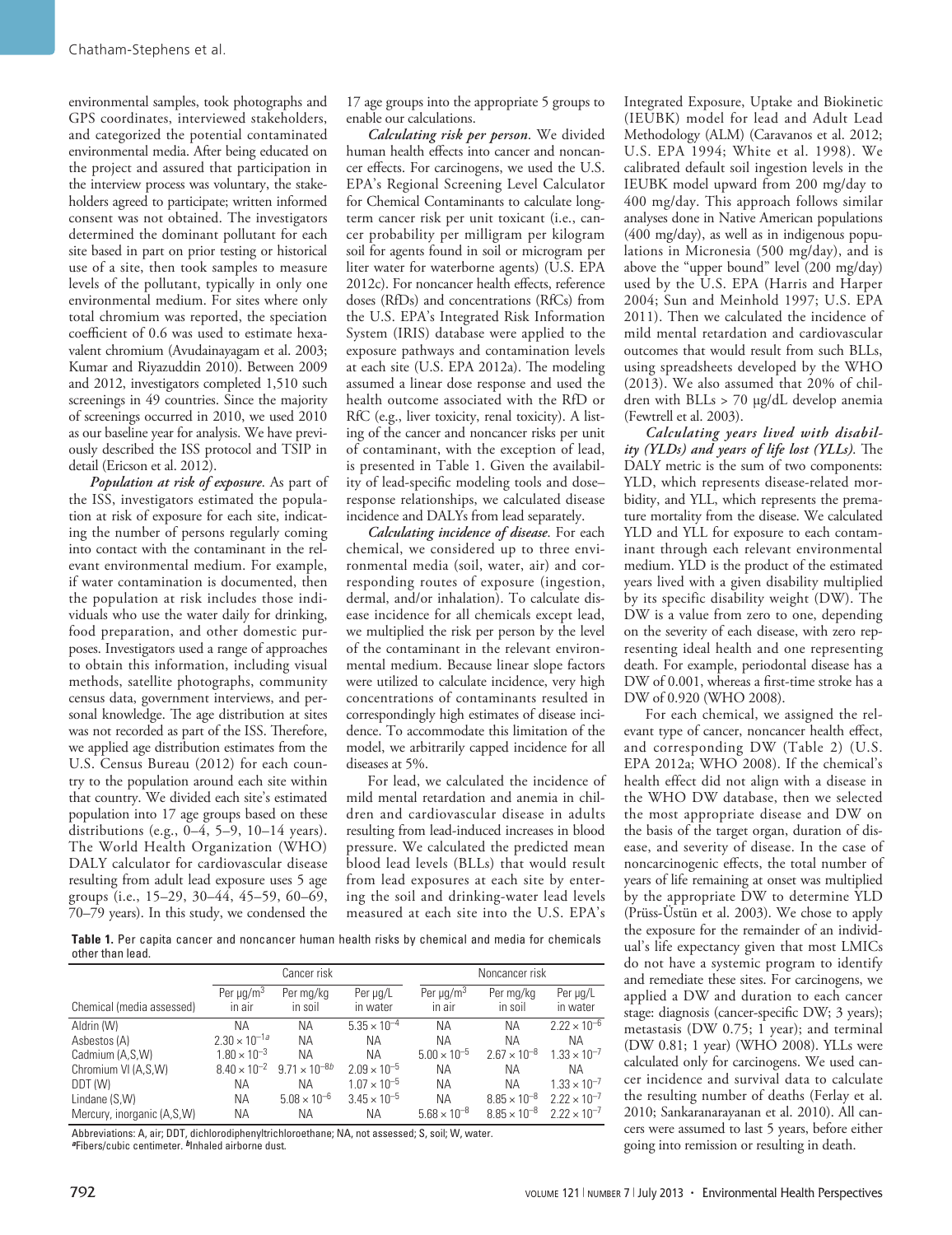based on the level of the contaminant in the pathway. Therefore, we applied the average DALY per person for the screened sites to the

*Sites evaluated*. Blacksmith Institute–trained investigators screened 498 sites in India, Indonesia, and the Philippines, with an estimated population at risk of exposure of approximately 12 million. Of the 23 separate chemicals documented at these sites, 8 occurred at more than one site and had established dose–response relationships correlating exposure with specific outcomes. We included in the analysis only the 373 sites containing 1 of these 8 chemicals. Figure 1 displays the geographical distribution of the

population at the unscreened sites.

**Results**

For lead, we utilized the environmentally attributable fraction approach in determining the contribution of lead exposure to the burden of cardiovascular disease (ischemic heart disease, cerebrovascular disease, hypertensive disease, and other cardiac disease) (Fewtrell et al. 2003). The WHO has calculated the fraction of cardiovascular disease attributable to lead exposure based on BLL. By entering the predicted BLL and total cardiovascular disease DALYs for each country into a WHO spreadsheet, we calculated the DALYs attributable to cardiovascular disease from lead exposure at toxic waste sites in each of the three countries. In addition, for children with BLLs > 10 µg/dL who did not have mental retardation, we applied the DW for developmental disability from protein–energy malnutrition (0.024) as a proxy DW for lifelong disability from IQ loss in the absence of mental retardation. Prior research suggests that the loss of IQ points may impact cardiovascular and all-cause mortality, resulting in increased morbidity and mortality (Batty et al. 2010; Lager et al. 2009).

We then applied weighting factors to the resulting YLD and YLL for each chemical, including a discount rate to account for inherent inaccuracies when predicting future events, and age weights to reflect the relative societal value of different age groups (Mathers et al. 2006). The notation  $\text{DALYs}_{(\text{r},\text{K})}$  signifies the discount rate (r) and age weight (K) used. Our primary results are expressed as DALYs $_{(3,1)}$ , which include a 3% discount rate and the full age weight. We also calculated  $\text{DALYs}_{(3,0)}$  with the 3% discount rate only, and  $\mathrm{DALYs}_{(0,0)}$  without any weighting to provide a range of estimates (Mathers et al. 2006).

For example, the drinking water at one site in India had an aldrin level of 0.063 ppb. The oral RfD for aldrin for liver toxicity is  $3.0 \times 10^{-5}$  mg/kg/day, which converts to a risk of 8.57  $\times$   $10^{-10}$  per microgram per liter of drinking water (U.S. EPA 2012a, 2012c). The DW for advanced hepatic disease is 0.104. Assuming the 4,000 persons potentially exposed consume 2 L of drinking water each day, we calculated 1.62 DALYs<sub>(3,0)</sub>, 1.64 DALYs<sub>(3,1)</sub>, and 2.02 DALYs<sub>(0,0)</sub> resulting from exposure to aldrin in drinking water at this site.

*Sensitivity analysis*. In addition to calculating DALYs with varying rates and weights, we also altered inputs into our model to conduct a sensitivity analysis. We varied the total population at risk by 25%, changed the disease incidence cap from the default value of 5% to 2.5% or 7.5%, and removed the additional DW for lead-induced IQ (intelligence quotient) losses that did not result in mild mental retardation. For a remediation scenario, we also assumed that remediation had reduced all pollutants to concentrations below international standards (Blacksmith Institute 2011). By subtracting the resulting DALYs from our primary

estimate, we quantified the potential impact of remediating these sites.

We also estimated that an additional 5,000 unscreened sites exist in these countries, and that these sites present similar conditions as the screened sites. The TSIP prioritized screenings in part by the scale of the problem, measured in population at risk. Thus, these 5,000 sites are unlikely to have comparably large populations. We therefore assumed that the population at risk for each of these additional sites was the median of the population at risk of screened sites, which is lower than the mean population for screened sites. By contrast, the DALY per person estimates for the 5,000 unscreened sites are unlikely to be lower than those identified at the screened sites. Sites were not prioritized for screening

**Table 2.** Cancer and noncancer health effects and DWs of chemicals found at waste sites.

|                          | Cancer site                   | Cancer-specific | Health effect           | <b>DW</b>          |
|--------------------------|-------------------------------|-----------------|-------------------------|--------------------|
| Chemical                 | (classification) <sup>a</sup> | $DW^b$          | (noncancer)             | (noncancer)        |
| Aldrin (W)               | Liver (probable)              | 0.20            | Liver toxicity          | 0.104c             |
| Asbestos (A)             | Lung (confirmed)              | 0.15            | ΝA                      | <b>NA</b>          |
| Cadmium (A)              | Lung (probable)               | 0.15            | <b>NA</b>               | <b>NA</b>          |
| Cadmium (W,S)            | NА                            | <b>NA</b>       | Renal toxicity          | 0.091 <sup>d</sup> |
| Chromium VI (A, W, S)    | Lung (confirmed)              | 0.15            | ΝA                      | <b>NA</b>          |
| DDT (W)                  | Liver (probable)              | 0.20            | Liver toxicity          | 0.104c             |
| Lead (A,W,S)             | NА                            | <b>NA</b>       | Mild mental retardation | 0.361              |
|                          |                               |                 | Decrement in IO         | 0.024e             |
|                          |                               |                 | Cardiovascular disease  | NA <sup>f</sup>    |
|                          |                               |                 | Anemia                  | 0.024              |
| Lindane (W,S)            | Liver (possible)              | 0.20            | Liver toxicity          | 0.104c             |
| Mercury, inorganic (W,S) | ΝA                            | <b>NA</b>       | Renal toxicity          | 0.091 <sup>d</sup> |
|                          |                               |                 |                         |                    |

Abbreviations: A, air; DDT, dichlorodiphenyltrichloroethane; DW, disability weight; NA, not assessed; S, soil; W, water. **<sup>a</sup>**Human carcinogenicity classification (U.S. EPA 2012a). **b**Cancer-specific DW was applied for a duration of 3 years, then a DW of 0.75 was applied for 1 year (metastasis), followed by a DW of 0.81 for 1 year (terminal stage). **c**Advanced hepatic disease. **d**Acute glomerulonephritis. **e**Developmental disability associated with protein–energy malnutrition. **f** DALYs calculated with the environmental attributable fraction approach.



**Figure 1.** Locations of 373 toxic waste sites in India, Indonesia, and the Philippines in 2010.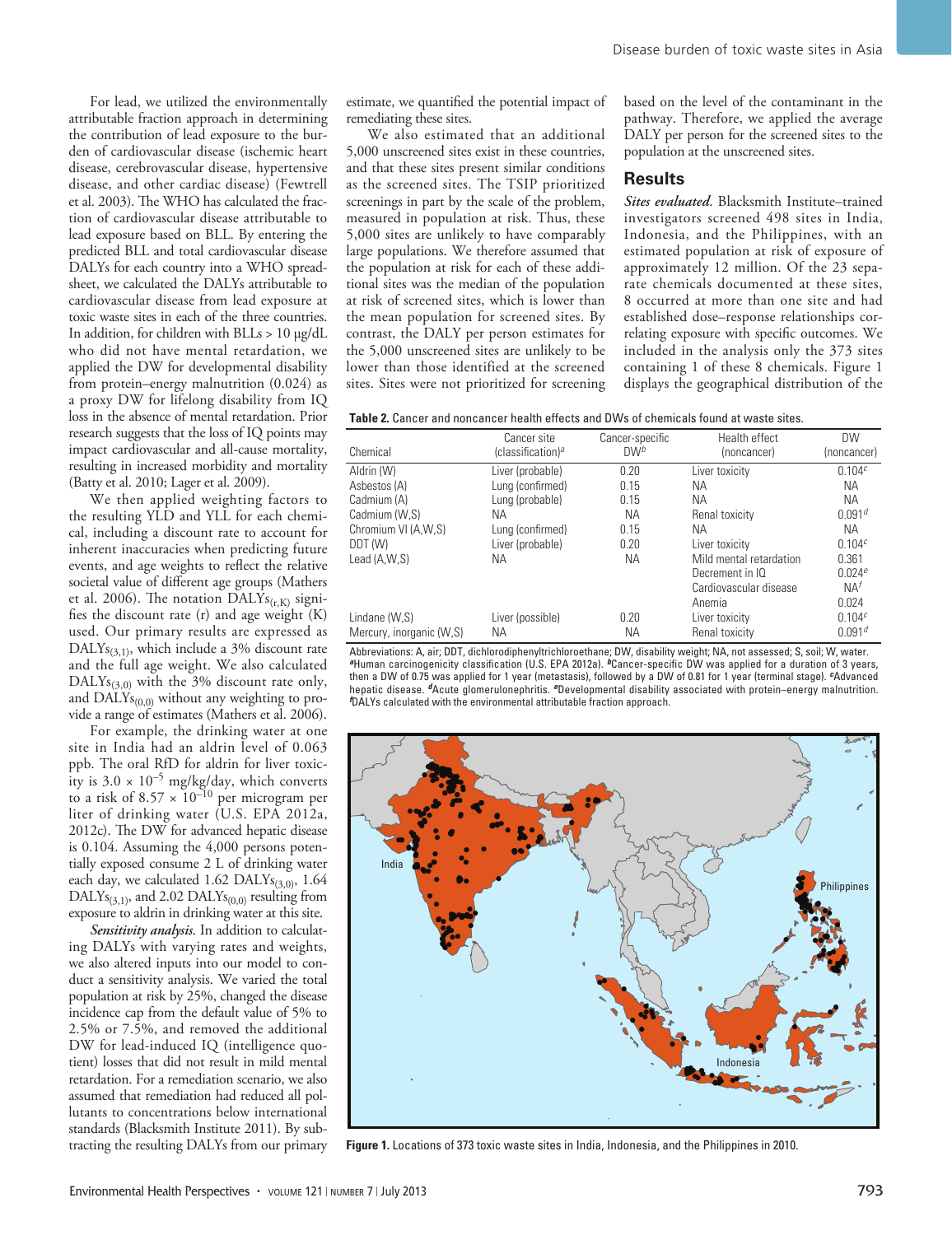sites in India (*n* = 221), Indonesia (*n* = 73), and the Philippines ( $n = 79$ ). The estimated population at risk of exposure at these 373 sites was 8,629,750 (mean, 23,136, median, 7,000), which is 0.61% of the total population of the three countries. Of the exposed population, 3,449,592 were < 18 years of age and 2,184,220 were women of childbearing age (15–49 years of age). We estimated that an additional 5,000 unscreened sites exist in the three countries, with a population of 7,000 persons per site. This additional population equals 35,000,000, resulting in a total population of 43,629,750 for the screened and unscreened sites.

*YLD and YLL at screened sites*. We estimated 588,112 person-years lived with disease and 240,610 person-years lost as a result of chemical exposures in 2010 at the 373 toxic waste sites (Table 3). According to our estimates, lead was the largest contributor of the eight chemicals to YLD (523,630 YLD, 89% of total YLD), and hexavalent chromium was the largest contributor to YLL (235,483 YLL, 97.9% of total YLL). In Table 3, inhalation of soil and dust is incorporated into the soil results.

*Premature deaths and DALYs at screened and unscreened sites*[.We](sites.We) estimated that 828,722 DALY $s_{(3,1)}$  resulted from chemical exposures at the 373 sites in 2010. By applying the value of 0.10 DALYs $_{(3,1)}$  per person from the screened sites to the population at the unscreened sites, we estimated that 3,500,000 DALY $s_{(3,1)}$  resulted from exposure at the unscreened sites. The total estimated

| Table 3. YLDs, YLLs, and DALYs by chemical. |  |  |  |
|---------------------------------------------|--|--|--|
|---------------------------------------------|--|--|--|

| Chemical           | No. of<br>sites | Estimated<br>population at risk | <b>YLDs</b>                            | YLLs                                    | <b>DALYs</b> |
|--------------------|-----------------|---------------------------------|----------------------------------------|-----------------------------------------|--------------|
| <b>Aldrin</b>      | 5               | 133,000                         | 212                                    | 812                                     | 1.024        |
| Asbestos           | 3               | 25,000                          | 974                                    | 4.218                                   | 5.192        |
| Cadmium            | 53              | 976,600                         | $15 (S = 1, W = 14)$                   |                                         | 15           |
| Chromium VI        | 128             | 3.231.750                       | $63,174$ $(S = 3,582)$<br>$W = 59,592$ | $235,483$ (S = 14,467,<br>$W = 221,016$ | 298,657      |
| <b>DDT</b>         | 4               | 180,000                         | 4                                      | 18                                      | 22           |
| Lead               | 79              | 1.829.900                       | 523.630                                | Ŋ                                       | 523.630      |
| Lindane            | 9               | 131.300                         | $20 (S = 2, W = 18)$                   | $79(S = 6, W = 73)$                     | 99           |
| Mercury, inorganic | 92              | 2,122,200                       | $83(S = 32, W = 51)$                   |                                         | 83           |
| Total              | 373             | 8.629.750                       | 588.112                                | 240.610                                 | 828.722      |

Abbreviations: DDT, dichlorodiphenyltrichloroethane; S, soil; W, water.

#### **Table 4.** Sensitivity analysis estimates.

| Scenario                                                                  | <b>Total DALYs</b>               |
|---------------------------------------------------------------------------|----------------------------------|
| Primary estimate of screened sites                                        | 828,722 DALY <sub>S(3,1)</sub>   |
| Estimate without age weights                                              | 814,934 DALY <sub>S(3,0)</sub>   |
| Estimate without age weights or discount rate                             | 1,557,121 DALYs <sub>(0.0)</sub> |
| Remediation scenario                                                      | 30,317 DALYS(3.1)                |
| If actual exposed population is 25% less                                  | 621,541 DALY <sub>S(3.1)</sub>   |
| If actual exposed population is 25% greater                               | 1,035,902 DALY <sub>S(3,1)</sub> |
| If additional DW for lead-induced IQ loss not resulting in MMR is removed | 483,201 DALY <sub>S(3,1)</sub>   |
| If incidence is capped at 2.5%                                            | 730,627 DALYS(31)                |
| If incidence is capped at 7.5%                                            | 922,479 DALYS(3.1)               |
| Estimate of unscreened sites                                              | 3,500,000 DALYS(3.1)             |
| Estimate of screened and unscreened sites                                 | 4,328,722 DALY <sub>S(3.1)</sub> |

 $\text{DALYs}_{(3,1)}$  for the screened and unscreened sites was 4,328,722. We also calculated that 66,747 persons would die prematurely from cancer, specifically liver and lung cancer, from exposures at these sites.

*Sensitivity analysis*. Removal of age weights yielded 814,934 DALYs $_{(3,0)}$ , whereas removal of age weights and the discount rate yielded  $1,557,121$  DALYs<sub>(0,0)</sub> (Table 4). If the actual exposed population around these sites is 25% less or 25% greater than our estimate, the resulting  $DALYs_{(3,1)}$ would be 621,541 and 1,035,902, respectively. If the additional DW for lead-induced IQ loss not resulting in mental retardation is removed, our overall estimate would be 483,201 DALYs $_{(3,1)}$ . In addition, if disease incidence is capped at 2.5% or 7.5%, the resulting  $\text{DALYs}_{(3,1)}$  would be 730,627 and 922,479, respectively. The remediation scenario yielded 30,317 DALYs $_{(3,1)}$ , in contrast with our primary estimate of 828,722 DALYs $_{(3,1)}$ . Thus, our estimates suggest that 798,405 DALYs $_{(3,1)}$  could be eliminated by remediation of these sites to achieve international standards.

### **Discussion**

We estimated that 8,629,750 persons were at risk of exposure to one of eight industrial pollutants at 373 toxic waste sites in three countries in 2010, resulting in 828,722 DALYs $_{(3,1)}$ . This estimate represents a burden of disease equal to 0.22% of the total estimated  $\text{DALYs}_{(3,1)}$  from all causes in India, Indonesia, and the Philippines (WHO

2008). Alteration of the discount rate and age weight leads to a range of estimates, from 814,934 DALYs<sub>(3,0)</sub> to 828,722 DALYs<sub>(3,1)</sub> to  $1,557,121$  DALYs<sub>(0,0)</sub>. Lead and hexavalent chromium account for 99.2% of the total DALYs estimated for the 8 waste site chemical exposures evaluated. The additional DW for lead-induced IQ loss not resulting in mental retardation accounts for 483,201  $\text{DALYs}_{(3,1)}$ , which represents approximately 58% of total DALY $s_{(3,1)}$ . Inclusion of an estimated number of unscreened sites increased the estimated population at risk of exposure to  $43,629,750$ , and the total DALYs<sub>(3,1)</sub> to 4,328,722. As part of a larger project attempting to calculate the burden of disease of toxic waste sites in LMICs, the present analysis indicates that the burden of disease associated with these sites is substantial and comparable to well-described diseases and environmental risk factors. For example, the WHO (2009) estimated that outdoor air pollution causes 1,448,612 DALY $s_{(3,1)}$  and malaria causes 725,000 DALYs $_{(3,1)}$  in these three countries. Overall, the present analysis begins to address the paucity of knowledge regarding health effects from toxic waste sites in LMICs and helps frame this issue in the context of other public health problems.

Given the limited scope of this project and the understanding that the screened sites represent only a portion of the total existing sites, we estimated that 5,000 unscreened sites exist in these three countries. The U.S. EPA (2004) estimates that there are approximately 294,000 contaminated sites in the United States alone that require some form of remediation. India's population is nearly four times that of the United States, with nearly one third of Indian urban residents living in informal housing settlements, where unregulated cottage industries can proliferate without zoning or emissions controls (UN-HABITAT 2007).

Pollutants at toxic waste sites in LMICs can potentially have profound health effects. Lead and cadmium adversely affect neurodevelopment in children, with the *in utero* period being the life stage of greatest vulnerability (Ciesielski et al. 2012; Hu et al. 2006). Children and women of childbearing age constitute 65.3% of the total exposed population in this analysis, highlighting the potential impact on these vulnerable populations. The majority of the chemicals are nephrotoxic or hepatotoxic, and kidney and liver toxicity accounted for the majority of noncancer health effects. Several are known carcinogens, including asbestos, cadmium, and chromium.

Previous work has described the difficulty in identifying which toxic chemicals are being generated in India via industrial processes, as well as which ones are being imported for recycling or disposal (Dutta et al. 2006).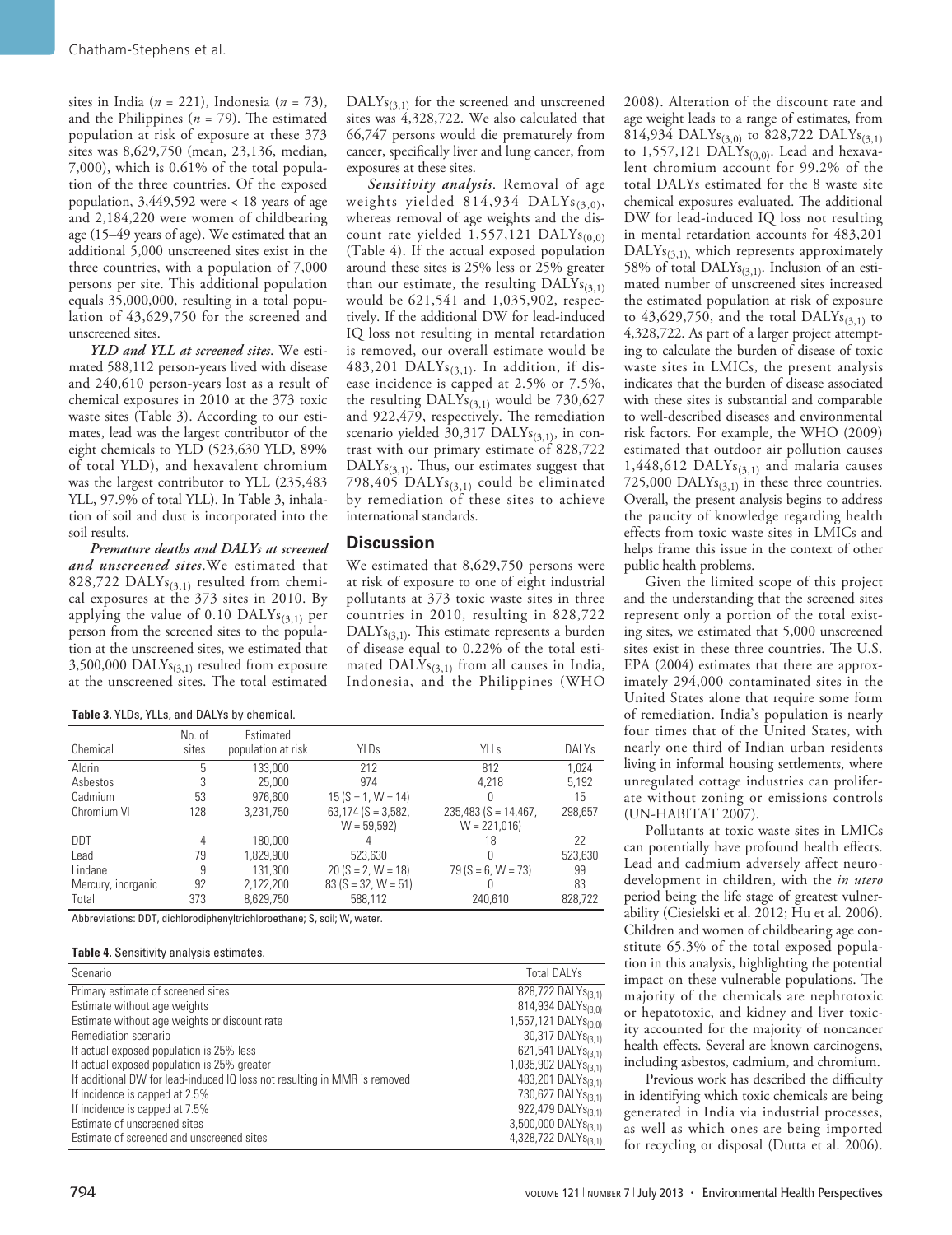The actual amount being produced and imported, and the ultimate fate of many of these chemicals, is unclear. Misra and Pandey (2005) discussed the complex requirements for proper handling of toxic waste to prevent human exposures and highlight the barriers to achieving this goal in countries such as India. Waste is often handled without adequate control mechanisms, such as proper infrastructure and personal protective equipment, in dense, highly populated areas, exposing not only workers but also residents in the surrounding communities.

Our estimates highlight the need for remediation of these sites, with a focus on addressing the key pollutant and dominant environmental medium. High-dose, mass poisonings periodically come to worldwide attention, such as recent events in Nigeria and Senegal, prompting immediate focus and remediation (Dooyema et al. 2012; Haefliger et al. 2009). However, exposures from most toxic waste sites continue unabated. Research has documented that waste site remediation can be cost-effective while reducing toxic exposures (Guerriero et al. 2011; Jones et al. 2011).

We must note several limitations of this analysis. We examined only eight chemicals and restricted the analysis to only one chemical per site. Persons living near toxic waste sites are often exposed to multiple chemicals simultaneously (DeRosa et al. 1996; Hu et al. 2007; Vrijheid 2000). Therefore, health effects may be increased or decreased due to the existence of coexposures and the potential for synergistic or antagonistic effects. For example, Claus Henn et al. (2011) documented a synergistic effect between lead and manganese in a Mexico City pregnancy cohort, with the impact of lead on child neurodevelopment increasing in the group with higher levels of manganese.

For most of the chemicals, we assigned only one cancer and one noncancer health effect. In addition, only a limited number of diseases have an associated DW, which prevented the inclusion of some health effects. For example, exposure to hexavalent chromium can cause nasal perforation. However, there is no DW for nasal perforation, so this health effect was not included in the analysis. In several cases there were no specific DWs that aligned properly with the projected health effect. Because there is no DW for liver toxicity, for example, we applied the DW for advanced hepatic disease to those chemicals known to cause liver toxicity. Although the major health effect of mercury is the impact of *in utero* methylmercury exposure on neurodevelopment, we were unable to capture this health effect for various reasons (e.g., limited methylmercury samples, no methylmercury biomonitoring). An additional source of uncertainty is the calculation of YLD

for cancer, in which each cancer stage was assigned a different duration and DW.

Limited environmental sampling occurred at most sites, forcing us to extrapolate results of several samples to the entire population at risk. Biomarkers of exposure were not obtained, so we were unable to confirm completed pathways of exposure. In the case of lead, we attempted to offset this limitation by utilizing the U.S. EPA's IEUBK model and ALM, which predict BLLs expected as a consequence of environmental lead exposure. However, these models may overestimate BLLs when predicted BLLs are > 30 µg/dL given the uncertainty in the relationship between environmental lead levels and BLLs at this level (Hogan et al. 1998). It is also likely that the actual exposures to the pollutants vary, with some individuals being exposed to lower levels. Despite evidence of prenatal exposure to environmental toxicants causing adverse health effects (Wigle et al. 2008), our analysis did not account for effects of prenatal exposures other than lead.

In addition, we assumed that exposures continued for a lifetime because there are no established waste site remediation programs in most LMICs. Although complete elimination of the toxic exposure may not be feasible for each site, a reduction in high-level exposure would decrease our disease burden estimates. Remediation of all sites such that pollutant concentrations are below international standards could save 798,405 DALYs $_{(3,1)}$ . Finally, a key limitation of this analysis is its reliance on slope factors, reference doses, and reference concentrations, largely based on animal testing. These regulatory values may overestimate the disease burden given the limitations of animal testing and the assumptions required to extrapolate toxicity data from animals to humans (e.g., applying uncertainty factors). Acknowledging these limitations, we believe our analysis presents the best possible estimate of the burden of disease from these sites given current data.

Further research should better define the specific exposures occurring at toxic waste sites in LMICs by linking environmental sampling levels, biomarkers of disease, and health outcomes and focusing on uniquely vulnerable populations such as women who are pregnant, children, and the elderly. Such enhanced surveillance data will help provide context when comparing toxic waste sites with more recognized public health threats. This research should not preclude the immediate remediation of existing sites given the disease and resulting costs to society that result from such exposures. Given that the majority of the DALYs estimated for the eight chemicals evaluated were due to lead and chromium exposures, remediation could be facilitated by selectively targeting lead- and chromium-contaminated sites.

#### **Conclusions**

This study documents that chemical pollutants from toxic waste sites are a large and heretofore insufficiently studied public health problem in the three low- and middle-income Asian countries that we examined (India, Indonesia, and the Philippines). Disease and death caused by toxic chemicals contribute to the total burden of disease in these countries. We estimate that > 8 million persons in these countries suffered disease, disability, or death from exposures to industrial contaminants in 2010, resulting in 828,722 DALY $s_{(3,1)}$ . These findings underscore the urgent need for toxic waste sites around the world to be characterized and remediated and for the health of affected populations to be monitored.

#### **REFERENCES**

- Avudainayagam S, Megharaj M, Owens G, Kookana RS, Chittleborough D, Naidu R. 2003. Chemistry of chromium in soils with emphasis on tannery waste sites. Rev Environ Contam Toxicol 178:53–91.
- Batty GD, Deary IJ, Benzeval M, Der G. 2010. Does IQ predict cardiovascular disease mortality as strongly as established risk factors? Comparison of effect estimates using the West of Scotland Twenty-07 cohort study. Eur J Cardiovasc Prev Rehabil 17(1):24–7.
- Blacksmith Institute. 2011. Maximum Recommended Levels. Available: [http://www.blacksmithinstitute.org/files/](http://www.blacksmithinstitute.org/files/FileUpload/files/Maximum%20Recommended%20Levels.pdf) [FileUpload/files/Maximum%20Recommended%20Levels.pdf](http://www.blacksmithinstitute.org/files/FileUpload/files/Maximum%20Recommended%20Levels.pdf) [accessed 17 December 2012].
- Blacksmith Institute. 2013. Investigator Handbook. Available: <http://blacksmithinstitute.org/coordinator-resources.html> [accessed 25 April 2013].
- Caravanos J, Chatham-Stephens K, Ericson B, Landrigan P, Fuller R. 2012. The burden of disease from pediatric lead exposure at hazardous waste sites in 7 Asian countries. Environ Res 120:119–125.
- Ciesielski T, Weuve J, Bellinger DC, Schwartz J, Lanphear B, Wright RO. 2012. Cadmium exposure and neurodevelopmental outcomes in U.S. children. Environ Health Perspect 120:758–763.
- Claus Henn B, Schnaas L, Ettinger AS, Schwartz J, Lamadrid-Figueroa H, Hernández-Avila M, et al. 2011. Associations of early childhood manganese and lead coexposure with neurodevelopment. Environ Health Perspect 120:126–131.
- DeRosa CT, Johnson BL, Fay M, Hansen H, Mumtaz MM. 1996. Public health implications of hazardous waste sites: Findings, assessment and research. Food Chem Toxicol 34:1131–1138.
- Dooyema CA, Neri A, Lo Y-C, Durant J, Dargan PI, Swarthout T, et al. 2012. Outbreak of fatal childhood lead poisoning related to artisanal gold mining in northwestern Nigeria, 2010. Environ Health Perspect 120:601–607.
- Dutta SK, Upadhyay VP, Sridharan U. 2006. Environmental management of industrial hazardous wastes in India. J Environ Sci Eng 48(2):143–150.
- Ericson B, Caravanos J, Chatham-Stephens K, Landrigan P, Fuller R. 2012. Approaches to systematic assessment of environmental exposures posed at hazardous waste sites in the developing world: the Toxic Sites Identification Program. Environ Monit Assess 185(2):1755–1766; doi:10.1007/s10661- 012-2665-2 [Online 17 May 2012].
- Ferlay J, Shin HR, Bray F, Forman D, Mathers C, Parkin DM. 2010. GLOBOCAN 2008: Estimated Cancer Incidence, Mortality, Prevalence and Disability-Adjusted Life Years (DALYs) Worldwide in 2008. Available: [http://globocan.iarc.](http://globocan.iarc.fr) [fr](http://globocan.iarc.fr) [accessed 7 June 2012].
- Fewtrell L, Kaufmann R, Prüss-Üstün A. 2003. Lead: Assessing the Environmental Burden of Disease at National and Local Levels. WHO Environmental Burden of Disease Series, No. 2. Geneva:World Health Organization. Available: [http://www.](http://www.who.int/quantifying_ehimpacts/publications/en/leadebd2.pdf) [who.int/quantifying\\_ehimpacts/publications/en/leadebd2.pdf](http://www.who.int/quantifying_ehimpacts/publications/en/leadebd2.pdf) [accessed 22 May 2013].
- Fewtrell LJ, Prüss-Üstün A, Landrigan P, Ayuso-Mateos JL. 2004. Estimating the global burden of disease of mild mental